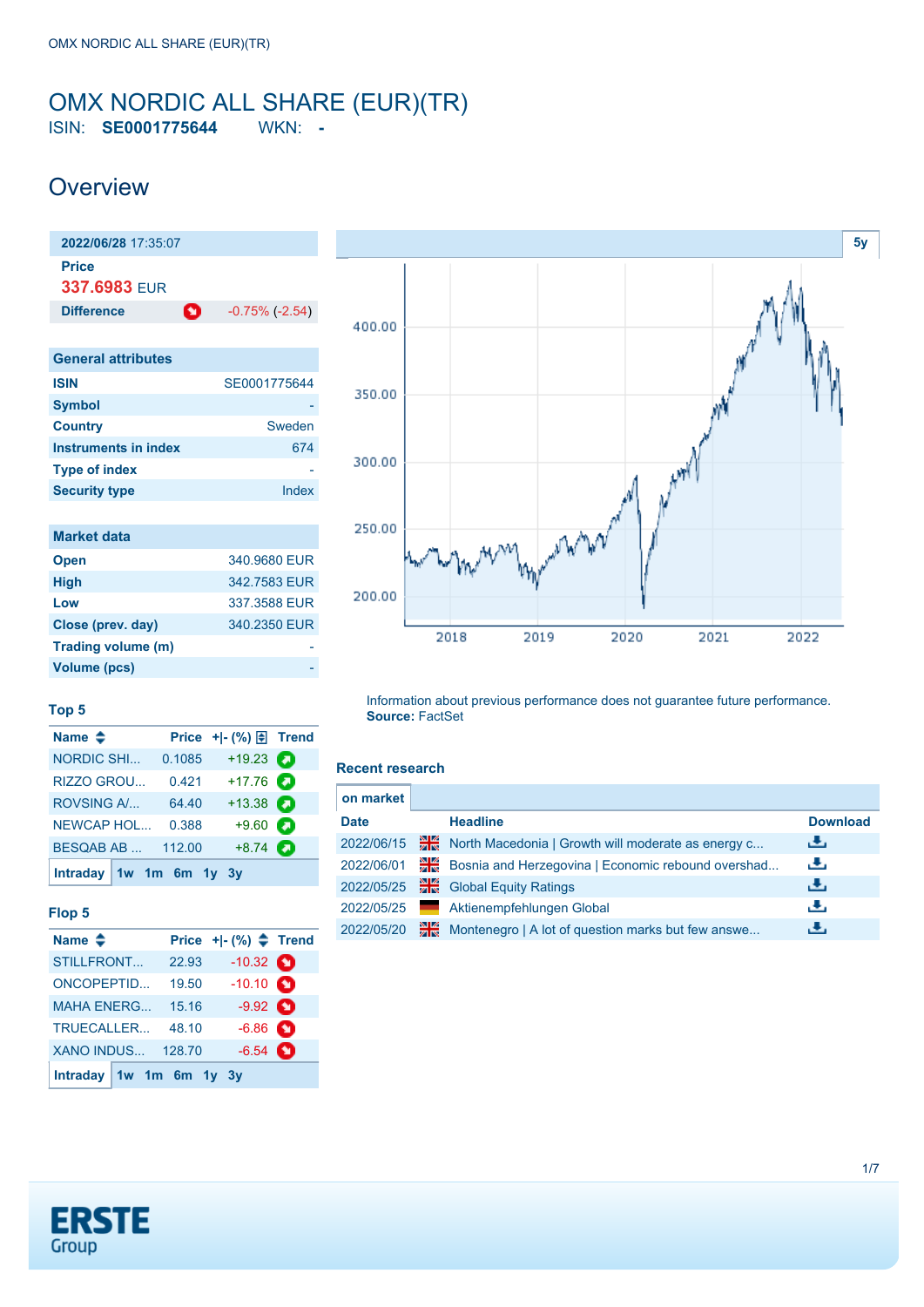| <b>Futures and Options</b> |  |
|----------------------------|--|
| <b>Related Futures</b>     |  |
| <b>Related Options</b>     |  |

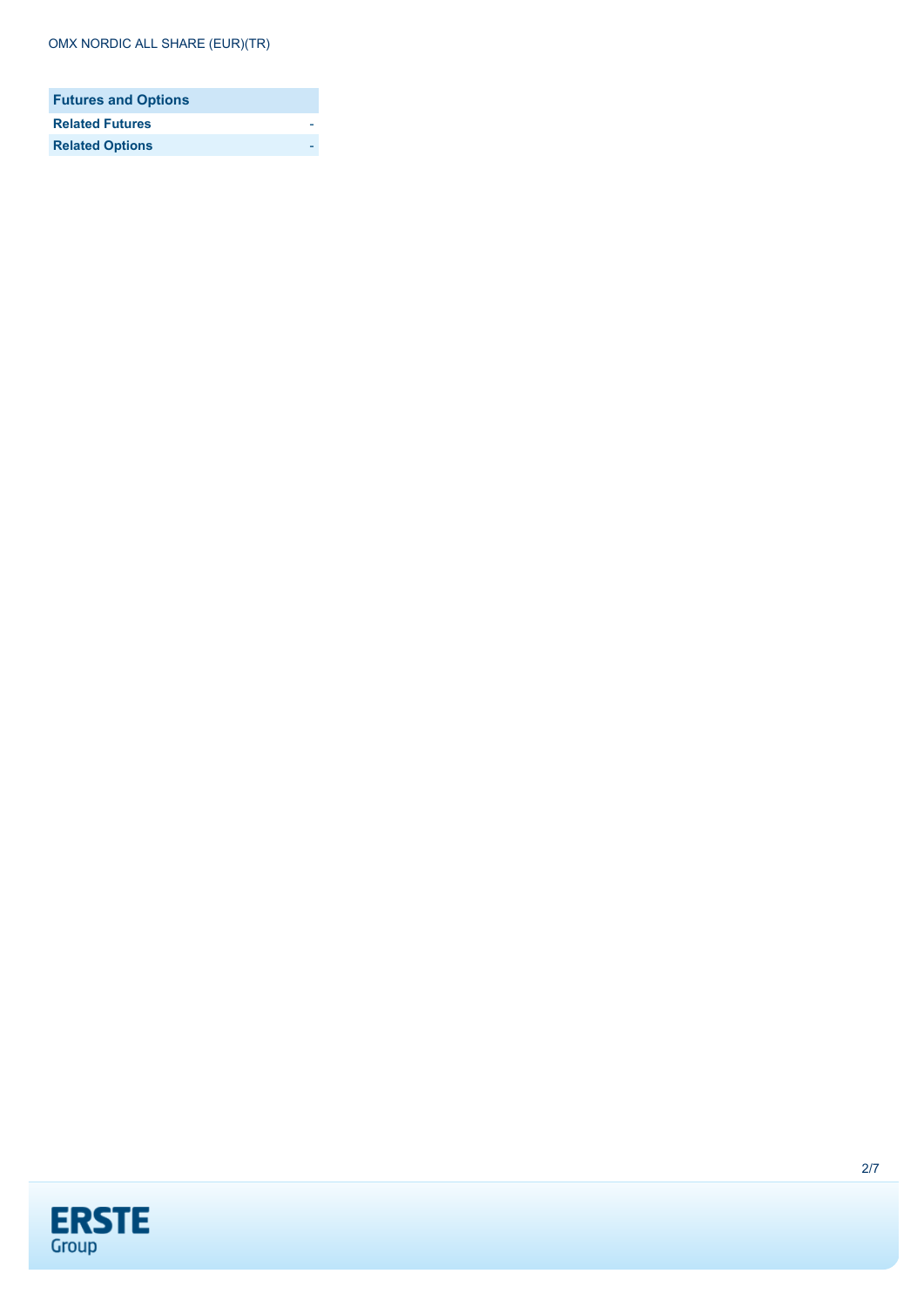# Details

**2022/06/28** 17:35:07

**Price**

**337.6983** EUR

**Difference 1** -0.75% (-2.54)

| <b>General attributes</b> |              |
|---------------------------|--------------|
| <b>ISIN</b>               | SE0001775644 |
| <b>Symbol</b>             |              |
| <b>Country</b>            | Sweden       |
| <b>Security type</b>      | Index        |
| Instruments in index      | 674          |

| <b>Market data</b> |  |
|--------------------|--|
| <b>Open</b>        |  |

| <b>Open</b>        | 340.9680 EUR |
|--------------------|--------------|
| <b>High</b>        | 342.7583 EUR |
| Low                | 337,3588 EUR |
| Close (prev. day)  | 340.2350 EUR |
| Trading volume (m) |              |
| Volume (pcs)       |              |



### **Performance and Risk**

|                   | 6 <sub>m</sub> | 1v        | 3v        |
|-------------------|----------------|-----------|-----------|
| Perf $(\%)$       | $-21.23%$      | $-12.66%$ | $+39.38%$ |
| Perf (abs.)       | -91.03         | $-48.97$  | $+95.42$  |
| <b>Beta</b>       |                |           |           |
| <b>Volatility</b> | 27.20          | 22.31     | 21.55     |

Information about previous performance does not guarantee future performance. **Source:** FactSet

| <b>Price data</b>                           |                           |
|---------------------------------------------|---------------------------|
| Ø price 5 days   Ø volume 5 days (pcs.)     | 334.6177 EUR (0)          |
| Ø price 30 days   Ø volume 30 days (pcs.)   | 351.1020 EUR (0)          |
| Ø price 100 days   Ø volume 100 days (pcs.) | 364.5113 EUR (0)          |
| Ø price 250 days   Ø volume 250 days (pcs.) | 392.1191 EUR (0)          |
| <b>YTD High   date</b>                      | 432.1935 EUR (2022/01/04) |
| <b>YTD Low   date</b>                       | 325.1073 EUR (2022/06/23) |
| 52 Weeks High   date                        | 435.6735 EUR (2021/11/17) |
| 52 Weeks Low   date                         | 325.1073 EUR (2022/06/23) |

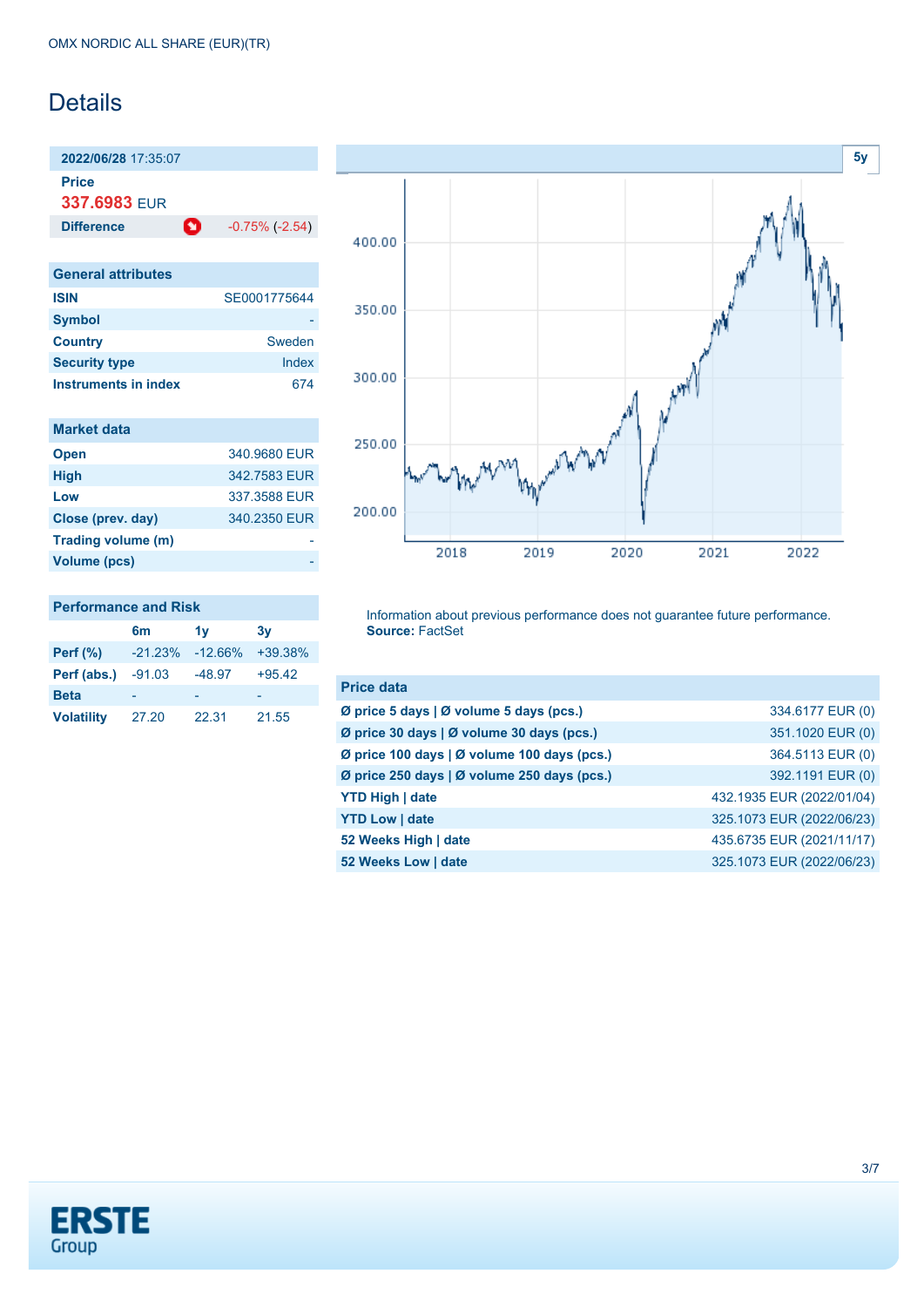# **Composition**

| Page 1 of 7 |  |
|-------------|--|
|             |  |
|             |  |

| Name $\triangle$<br><b>ISIN</b>           | <b>Price</b> | Diff % $\triangleq$<br>Diff $+/-$ | Performance $\triangle$ | <b>Date</b><br><b>Time</b> | Turnover Pc. ♦<br>Turnover Money ≑ |
|-------------------------------------------|--------------|-----------------------------------|-------------------------|----------------------------|------------------------------------|
| A.P. MOLLER-MAERSK A/S CL<br>DK0010244425 | 16,900.00    | $-2.09%$<br>$-360.00$             |                         | 22/06/28<br>16:59:44       | 5,693<br>96,685,265.00             |
| A.P. MOLLER-MAERSK B<br>DK0010244508      | 17,120.00    | $-1.98%$<br>$-345.00$             |                         | 22/06/28<br>16:59:31       | 20,011<br>344,367,895.00           |
| <b>AAK AB</b><br>SE0011337708             | 165.15       | 0.95%<br>1.55                     | I                       | 22/06/28<br>17:29:38       | 248,965<br>40,995,399.73           |
| AALBORG BOLDSPILKLUB A/S<br>DK0060868966  | 42.00        | 3.96%<br>1.60                     |                         | 22/06/28<br>15:19:17       | 341<br>13,963.60                   |
| <b>ABB LTD</b><br>CH0012221716            | 275.80       | 0.84%<br>2.30                     |                         | 22/06/28<br>17:29:34       | 930,204<br>256,726,006.65          |
| <b>ABLIVA AB</b><br>SE0002575340          | 0.345        | 1.62%<br>0.01                     | Е                       | 22/06/28<br>17:29:43       | 531,405<br>177,947.79              |
| <b>ACADEMEDIA AB NPV</b><br>SE0007897079  | 46.36        | 1.18%<br>0.54                     | ı                       | 22/06/28<br>17:29:42       | 69,878<br>3,244,446.58             |
| <b>ACTIC GROUP AB NPV</b><br>SE0009269467 | 8.24         | $-1.90%$<br>$-0.16$               |                         | 22/06/28<br>16:17:53       | 7,090<br>59,021.54                 |
| <b>ACTIVE BIOTECH AB</b><br>SE0001137985  | 1.178        | $-1.83%$<br>$-0.02$               |                         | 22/06/28<br>17:29:53       | 36,798<br>44,409.46                |
| <b>ADDLIFE AB SER. B</b><br>SE0014401378  | 166.00       | $-4.93%$<br>$-8.60$               |                         | 22/06/28<br>17:29:39       | 134,444<br>22,488,595.55           |
| ADDNODE GROUP AB SER. B<br>SE0017885767   | 83.40        | $-1.18%$<br>$-1.00$               |                         | 22/06/28<br>17:29:59       | 231,500<br>19,326,993.10           |
| ADDTECH AB SER. B<br>SE0014781795         | 136.40       | $-1.09%$<br>$-1.50$               |                         | 22/06/28<br>17:29:57       | 307,165<br>42,080,319.60           |
| <b>AFARAK GROUP OYJ</b><br>FI0009800098   | 0.435        | $-1.36%$<br>$-0.01$               |                         | 22/06/28<br>17:29:43       | 156,207<br>68,578.07               |
| <b>AFRICA OIL CORP</b><br>CA00829Q1019    | 17.53        | 1.68%<br>0.29                     | Ē                       | 22/06/28<br>17:29:43       | 1,437,935<br>25,262,610.88         |
| <b>AFRY AB</b><br>SE0005999836            | 143.00       | 0.92%<br>1.30                     | I                       | 22/06/28<br>17:29:42       | 153,087<br>21,896,340.55           |
| <b>AGAT EJENDOMME A/S</b><br>DK0010258995 | 2.00         | $0.00\%$<br>0.00                  |                         | 22/06/28<br>16:54:45       | 23,025<br>45,790.31                |
| <b>AGF A/S CLASS B</b><br>DK0010263722    | 0.524        | $-1.87%$<br>$-0.01$               |                         | 22/06/28<br>16:19:26       | 4,343<br>2,234.96                  |
| <b>AKTIA BANK PLC</b><br>FI4000058870     | 9.21         | $-0.43%$<br>$-0.04$               |                         | 22/06/28<br>17:29:30       | 19,071<br>176,941.50               |
| ALANDSBANKEN ABP A<br>FI0009000103        | 29.20        | $-1.68%$<br>$-0.50$               |                         | 22/06/28<br>16:32:32       | 527<br>15,620.40                   |
| ALFA LAVAL AB<br>SE0000695876             | 257.00       | $-0.35%$<br>$-0.90$               |                         | 22/06/28<br>17:29:41       | 737,865<br>190,911,472.05          |
| <b>ALIMAK GROUP AB</b><br>SE0007158910    | 77.50        | 0.26%<br>0.20                     |                         | 22/06/28<br>17:29:48       | 10,440<br>807,504.25               |
| ALK-ABELLÓ B A/S<br>DK0061802139          | 125.70       | $-0.08%$<br>$-0.10$               |                         | 22/06/28<br>16:59:34       | 142,098<br>17,923,665.40           |
| ALLIGATOR BIOSCIENCE NPV<br>SE0000767188  | 1.502        | 0.27%<br>0.00                     |                         | 22/06/28<br>17:29:50       | 119,033<br>171,454.05              |

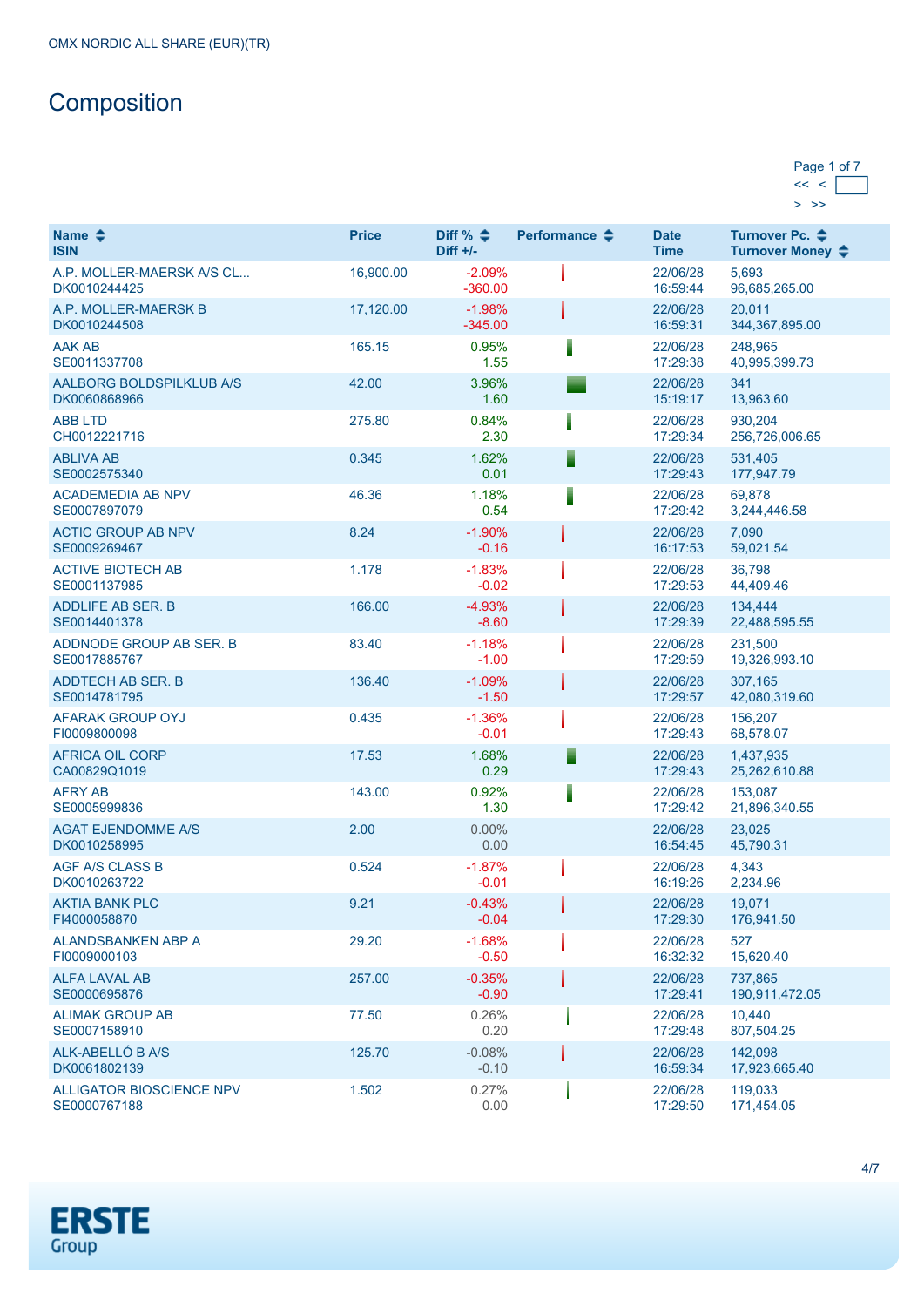| <b>ALM BRAND A/S</b><br>DK0015250344          | 10.55    | $-1.40%$<br>$-0.15$ | 22/06/28<br>16:59:30 | 941,440<br>9,976,021.27        |
|-----------------------------------------------|----------|---------------------|----------------------|--------------------------------|
| ALMA MEDIA CORPORATION<br>FI0009013114        | 9.80     | 2.94%<br>0.28       | 22/06/28<br>17:29:45 | 794<br>8,005.09                |
| <b>AMBEA AB</b><br>SE0009663826               | 48.56    | 2.58%<br>1.22       | 22/06/28<br>17:29:34 | 90,163<br>4,349,764.38         |
| <b>AMBU A/S</b><br>DK0060946788               | 76.46    | $-0.21%$<br>$-0.16$ | 22/06/28<br>16:59:56 | 939,363<br>71,217,384.91       |
| ANNEHEM FASTIGHETER AB SE<br>SE0015221684     | 24.20    | 0.21%<br>0.05       | 22/06/28<br>17:29:58 | 5,547<br>130, 155. 75          |
| ANORA GROUP OYJ<br>FI4000292438               | 7.90     | 0.13%<br>0.01       | 22/06/28<br>17:29:43 | 41,768<br>331,436.61           |
| <b>ANOTO GROUP AB</b><br>SE0010415281         | 0.67     | $-2.90%$<br>$-0.02$ | 22/06/28<br>17:29:37 | 301,864<br>202,128.71          |
| <b>APETIT OYJ</b><br>FI0009003503             | 9.90     | $-0.60%$<br>$-0.06$ | 22/06/28<br>15:11:49 | 1,015<br>10,064.68             |
| AQ GROUP AB NPV<br>SE0000772956               | 279.50   | 2.19%<br>6.00       | 22/06/28<br>17:29:41 | 3.705<br>1,039,329.00          |
| <b>AQUAPORIN A/S DKK1</b><br>DK0061555109     | 83.40    | 4.25%<br>3.40       | 22/06/28<br>16:01:04 | 14<br>1,171.80                 |
| <b>ARCTIC PAPER SA</b><br>PLARTPR00012        | 31.55    | $-1.10%$<br>$-0.35$ | 22/06/28<br>17:29:42 | 26,953<br>853,019.10           |
| <b>ARION BANK ISK1</b><br>IS0000028157        | 160.00   | $0.00\%$<br>0.00    | 22/06/28<br>17:29:47 | 2,785,156<br>451, 123, 105. 75 |
| ARION BANK SDR EACH REP 1<br>SE0010413567     | 12.00    | $-1.32%$<br>$-0.16$ | 22/06/28<br>17:24:58 | 31,380<br>380,077.26           |
| <b>ARISE AB</b><br>SE0002095604               | 41.40    | 2.60%<br>1.05       | 22/06/28<br>17:29:40 | 19,613<br>806,244.05           |
| <b>ARJO AB SER'B'NPV</b><br>SE0010468116      | 64.60    | $-2.12%$<br>$-1.40$ | 22/06/28<br>17:29:43 | 224,433<br>14,535,603.45       |
| <b>ARLA PLAST AB NPV</b><br>SE0015810817      | 42.00    | 2.44%<br>1.00       | 22/06/28<br>15:28:46 | 438<br>18,006.10               |
| <b>ASCELIA PHARMA AB NPV</b><br>SE0010573113  | 21.40    | 1.90%<br>0.40       | 22/06/28<br>17:29:33 | 24.414<br>506,409.40           |
| <b>ASPO PLC</b><br>FI0009008072               | 7.80     | 1.30%<br>0.10       | 22/06/28<br>17:29:32 | 4,364<br>33,815.80             |
| <b>ASPOCOMP GROUP PLC</b><br>F10009008080     | 5.98     | 2.75%<br>0.16       | 22/06/28<br>15:30:17 | 730<br>4,264.48                |
| ASSA ABLOY AB SER. B<br>SE0007100581          | 218.20   | $-1.53%$<br>$-3.40$ | 22/06/28<br>17:29:35 | 1,586,485<br>347,898,257.60    |
| <b>ASTRAZENECA PLC</b><br>GB0009895292        | 1,341.00 | $-0.15%$<br>$-2.00$ | 22/06/28<br>17:29:34 | 412.673<br>552,945,451.37      |
| <b>ATLANTIC PETROLEUM P/F</b><br>FO000A0DN9X4 | 11.75    | 4.91%<br>0.55       | 22/06/28<br>16:38:24 | 16,677<br>195,810.10           |
| ATLAS COPCO AB SER. A<br>SE0017486889         | 98.34    | $-1.25%$<br>$-1.24$ | 22/06/28<br>17:29:30 | 4,319,758<br>427,030,860.20    |
| ATLAS COPCO AB SER. B<br>SE0017486897         | 87.01    | $-1.97%$<br>$-1.75$ | 22/06/28<br>17:29:47 | 2,773,822<br>242,955,595.28    |
| <b>ATRIA PLC A</b><br>FI0009006548            | 8.89     | 2.18%<br>0.19       | 22/06/28<br>17:24:52 | 5,312<br>46,650.77             |
| ATRIUM LJUNGBERG AB SER.<br>SE0000191827      | 143.00   | $-0.69%$<br>$-1.00$ | 22/06/28<br>17:29:51 | 64,821<br>9,229,197.70         |
| ATTENDO AB NPV<br>SE0007666110                | 22.88    | 3.53%<br>0.78       | 22/06/28<br>17:29:37 | 423,359<br>9,711,070.45        |
| <b>ATVEXA AB SER'B'NPV</b>                    | 62.60    | 4.33%               | 22/06/28             | 34                             |

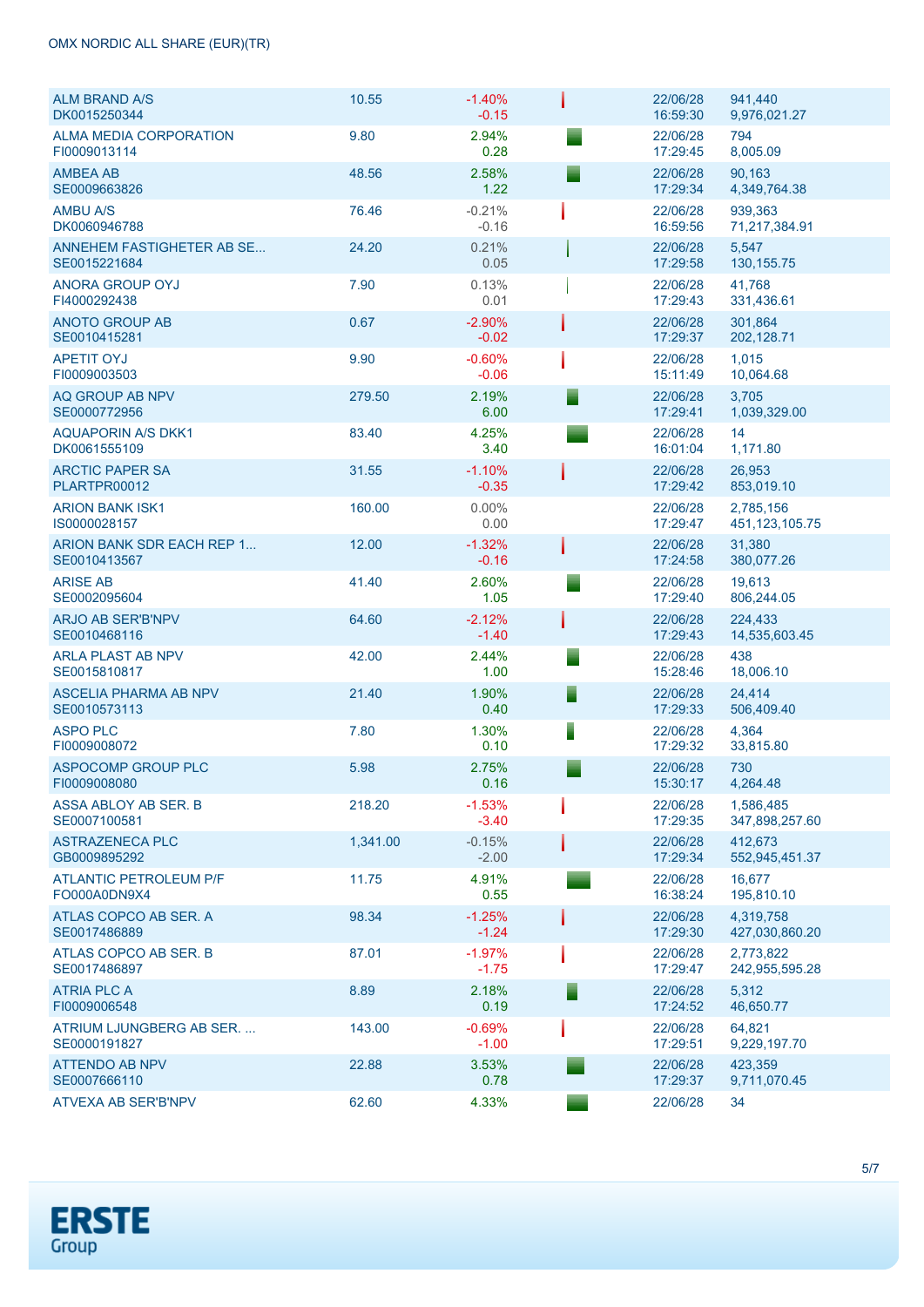## OMX NORDIC ALL SHARE (EUR)(TR)

| SE0010599704                                       |        | 2.60                |   | 17:29:33             | 2,079.80                  |
|----------------------------------------------------|--------|---------------------|---|----------------------|---------------------------|
| <b>AUTOLIV INC. SDB</b><br>SE0000382335            | 778.00 | 0.08%<br>0.60       |   | 22/06/28<br>17:29:46 | 161,417<br>126,203,956.70 |
| AVANZA BANK HOLDING AB<br>SE0012454072             | 171.60 | $-3.24%$<br>$-5.75$ |   | 22/06/28<br>17:29:52 | 533,458<br>92,840,395.39  |
| <b>AXFOOD AB</b><br>SE0006993770                   | 287.00 | 1.27%<br>3.60       | Ī | 22/06/28<br>17:29:42 | 286,960<br>82,065,902.30  |
| <b>B3 CONSULTING GROUP AB</b><br>SE0008347660      | 99.00  | 1.85%<br>1.80       |   | 22/06/28<br>17:29:33 | 14,876<br>1,458,618.80    |
| <b>BACTIGUARD HOLDING AB SER</b><br>SE0005878741   | 108.20 | $-1.64%$<br>$-1.80$ |   | 22/06/28<br>17:29:54 | 12,435<br>1,341,651.00    |
| <b>BALCO GROUP AB NPV</b><br>SE0010323998          | 69.10  | 6.14%<br>4.00       |   | 22/06/28<br>17:24:53 | 3,371<br>227,788.70       |
| <b>BANG &amp; OLUFSEN A/S</b><br>DK0010218429      | 14.70  | 3.09%<br>0.44       |   | 22/06/28<br>16:59:30 | 188,449<br>2,754,210.72   |
| <b>BANK OF ÅLAND PLC B</b><br>FI0009001127         | 29.80  | $-1.32%$<br>$-0.40$ |   | 22/06/28<br>17:23:41 | 1,610<br>47,843.90        |
| <b>BANKNORDIK P/F</b><br>FO0000000088              | 129.00 | $-0.39%$<br>$-0.50$ |   | 22/06/28<br>13:14:11 | 1,990<br>256,855.00       |
| <b>BAVARIAN NORDIC A/S</b><br>DK0015998017         | 224.10 | $0.00\%$<br>0.00    |   | 22/06/28<br>16:59:52 | 648,531<br>145,412,258.55 |
| <b>BE GROUP AB</b><br>SE0008321921                 | 111.20 | 0.18%<br>0.20       |   | 22/06/28<br>17:29:34 | 23,416<br>2,630,438.20    |
| <b>BEIJER ALMA AB SER. B</b><br>SE0011090547       | 172.20 | $-0.23%$<br>$-0.40$ |   | 22/06/28<br>17:29:49 | 10,192<br>1,758,070.00    |
| <b>BEIJER ELECTRONICS GROUP </b><br>SE0000671711   | 54.90  | $-1.08%$<br>$-0.60$ |   | 22/06/28<br>17:24:56 | 11,339<br>613,071.70      |
| <b>BEIJER REF AB SER. B</b><br>SE0015949748        | 140.10 | 0.07%<br>0.10       |   | 22/06/28<br>17:29:30 | 271,462<br>38,088,707.50  |
| <b>BERGMAN &amp; BEVING AB SER</b><br>SE0000101362 | 111.80 | $-0.18%$<br>$-0.20$ |   | 22/06/28<br>17:29:41 | 3,655<br>401,478.60       |
| <b>BERGS TIMBER AB SER. B</b><br>SE0018012932      | 42.70  | $-2.51%$<br>$-1.10$ |   | 22/06/28<br>17:29:43 | 34,726<br>1,492,748.38    |
| <b>BESOAB AB NPV</b><br>SE0005991411               | 112.00 | 8.74%<br>9.00       |   | 22/06/28<br>17:08:27 | 1,113<br>121,411.00       |
| <b>BETSSON AB SER. B</b><br>SE0017767742           | 63.20  | 1.94%<br>1.20       |   | 22/06/28<br>17:29:32 | 278.483<br>17,574,465.00  |
| BETTER COLLECTIVE A/S EUR<br>DK0060952240          | 141.60 | $-2.07%$<br>$-3.00$ |   | 22/06/28<br>17:29:38 | 21,585<br>3,072,061.40    |
| <b>BHG GROUP AB</b><br>SE0010948588                | 34.40  | $-2.38%$<br>$-0.84$ |   | 22/06/28<br>17:29:45 | 459,254<br>15,938,858.46  |
| <b>BICO GROUP AB SER. B</b><br>SE0013647385        | 93.80  | $-3.83%$<br>$-3.74$ |   | 22/06/28<br>17:29:43 | 130,777<br>12,462,704.44  |
| <b>BILIA AB SER. A</b><br>SE0009921588             | 150.90 | 0.67%<br>1.00       |   | 22/06/28<br>17:29:48 | 118,850<br>17,898,181.30  |
| <b>BILLERUDKORSNÄS AB</b><br>SE0000862997          | 121.20 | 1.42%<br>1.70       | ▋ | 22/06/28<br>17:29:37 | 542,885<br>65,870,629.61  |
| <b>BIOARCTIC AB SER'B'NPV</b><br>SE0010323311      | 77.10  | $-2.53%$<br>$-2.00$ |   | 22/06/28<br>17:29:55 | 48,646<br>3,768,527.45    |
| <b>BIOGAIA AB SER. B</b><br>SE0017769995           | 103.30 | 2.28%<br>2.30       |   | 22/06/28<br>17:29:37 | 308,350<br>31,893,179.95  |
| <b>BIOHIT OYJ B</b><br>FI0009005482                | 1.23   | $-0.40%$<br>$-0.01$ |   | 22/06/28<br>16:39:28 | 9,001<br>10,935.96        |
| <b>BIOINVENT INTERNATIONAL A</b><br>SE0015244520   | 44.95  | $-0.44%$<br>$-0.20$ |   | 22/06/28<br>17:29:46 | 21,416<br>958,309.00      |